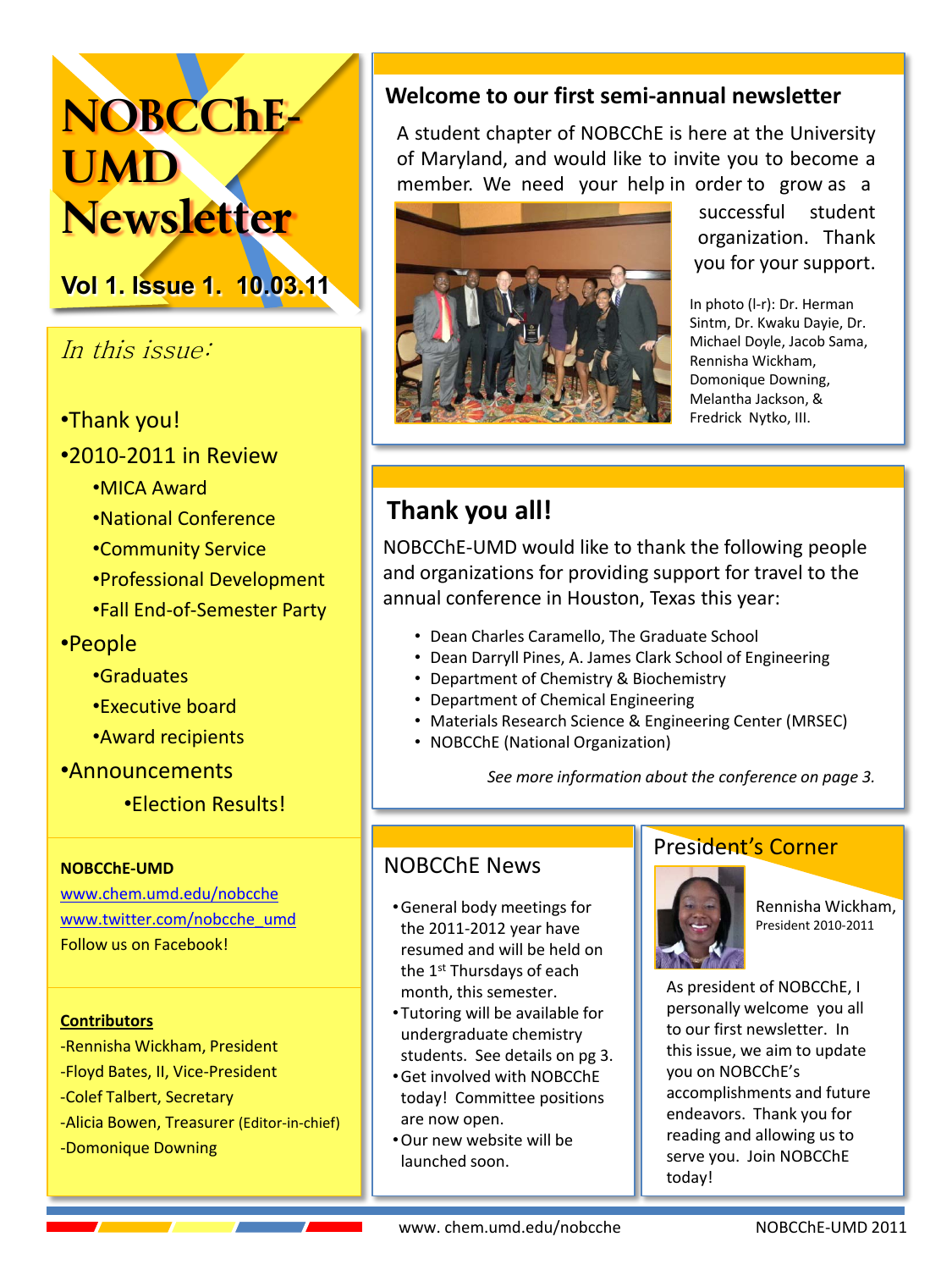### **General+Accomplishments**

The 2010-2011 school year turned out to be a success for the UMD chapter of NOBCChE. The executive board set high yet achievable goals and each of these goals were met and/or exceeded throughout the course of the year. Average attendance at general body meetings more than doubled over the previous year with the incorporation of monthly "Professional Development Seminars". This unique series offered useful information not only to graduate students but professors and undergraduates as well. Successful integration of this series led the UMD Multicultural Involvement and Community Advocacy (MICA) office to select the chapter for a 2011 MICA MVP Award in the area of "Leadership" Development". Our UMD chapter even reached out to the Department of Chemical and Biomolecular Engineering administration and hosted a Distinguished Speaker Seminar in conjunction with them. The executive board is proud of all of these accomplishments as well as those highlighted below.

#### **NOBCChE+Graduates**

#### **Renee Siler, Ph.D.**

Dr. Siler successfully defended her thesis, "Nonlinear Optical Studies of Molecular Adsorption and Solvation at Solid/Liquid and Liquid/Liquid Interfaces" under Dr. Walker. She is now working for Coherent Inc. in Santa Clara, CA in Advanced Technical Sales.

#### Jacqueline Smith, Ph.D.

Dr. Smith defended her thesis, "The Synthesis of a Diverse Library of A1-2 Analogs to Investigate Bacterial Quorum Sensing" under Dr. Sintim. She accepted a postdoc position at Georgetown University with Dr. Milton Brown.

#### **Williamson+Oloo,+Ph.D.**

Dr. Oloo successfully defended his thesis, "Synthesis and Reactivity of Monohydrocarbyl Pd(IV) Complexes In Protic Solvents Using HOOH as an Oxidant" under Dr. Vedernikov. He accepted a postdoc position at The University of Minnesota with Dr. Lawrence Que, Jr.

#### **Merle+Zimmerman,+Ph.D.**

Dr. Zimmerman successfully defended his thesis, "A Physical Chemist's Guide to Applied Computational Chemistry" under Dr. Tossell.



UMD College of Chemical & Life Sciences Commencement on May 19, 2011. The class of 2011 was the last class to graduate from our former school, CLFS. See recent graduates to the left.



The UMD had a strong presence at this year's NOBCChE National Conference in Houston, TX.!! Shown here are Dr. Herman Sintim, Jacob Sama, Domonique Downing, Caedmon Walters, and Fredrick Nytko, III. Jacob and Domonique were award winners at this years conference.



Melantha Jackson and President Rennisha Wickham show off NOBCChE's certificate from MICA. An MVP Award was given for NOBCChE's success in leadership development.



Dr. Michael Doyle, chair accepted the Department's 2011 NOBCChE Presidential Award for Outstanding Partner in Academia. The award was given during the gala, a favorite among conference attendees.

# **Individual+Awards**

•**Dept. of Chemistry and Biochemistry,** under Chair Dr. Doyle -NOBCChE Presidential Award for Outstanding Partner in Academia •**Domonique Downing** – The Dow Chemical Company Fellowship Award

- **•Fredrick Nytko, III Carl L. Rollinson Teaching Award** •**Jacob Sama** – AP Kennedy Award
- •**Rennisha Wickham** G. Forrest Woods Memorial Scholarship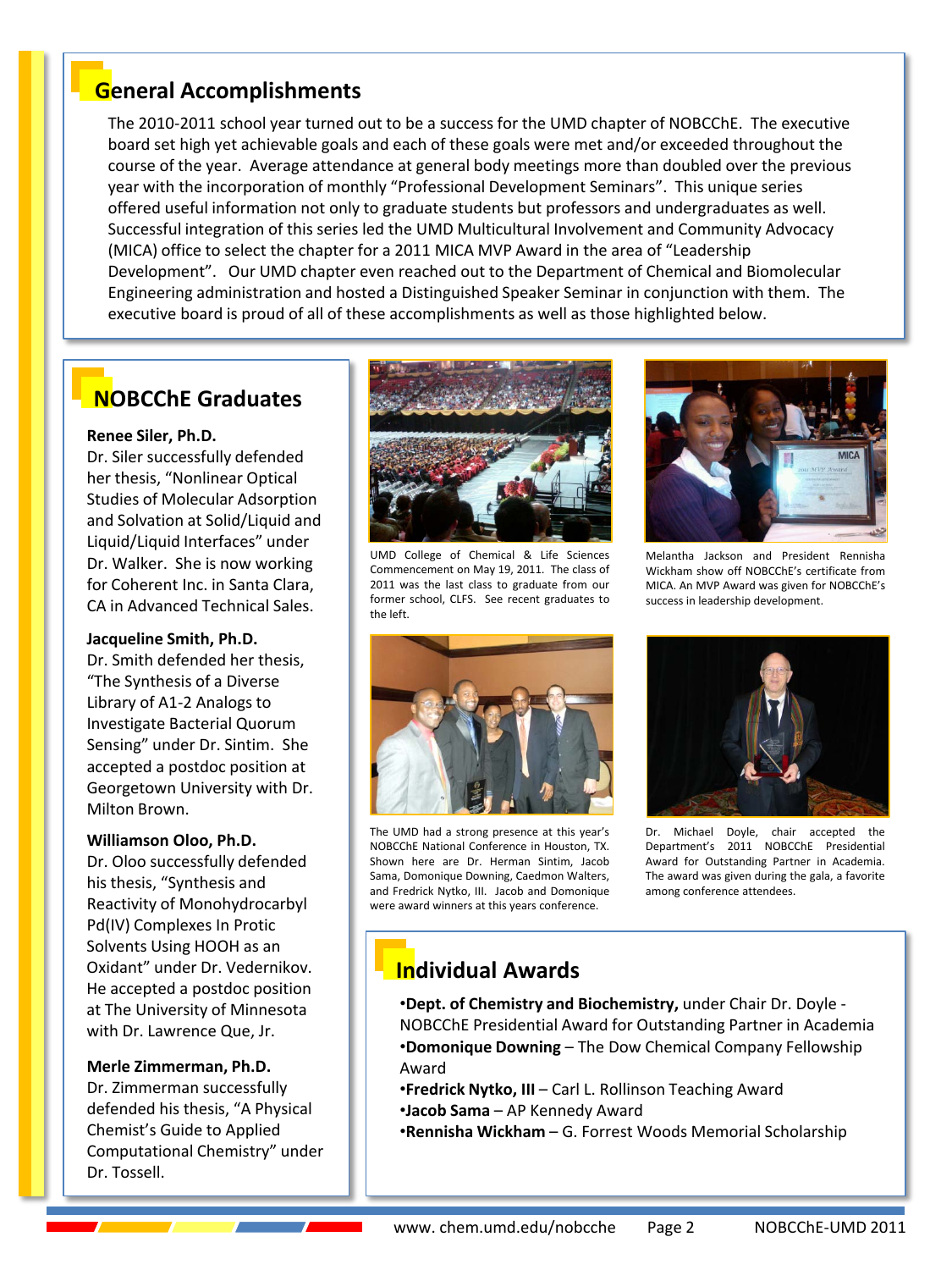#### **2011 NOBCChE National Conference**

The primary purpose of the National Organization for the Professional Advancement of Black Chemist and Chemical Engineers is to increase the number of minorities in science, technology, engineering and mathematics related professions. We members of UMD-NOBCChE strongly believe that the only way to accomplish this goal is to provide students with learning opportunities outside of the classroom setting and to engage professionals having diverse backgrounds and nationalities. Thus, we felt it necessary that UMD students be given the opportunity to attend the 38<sup>th</sup> Annual National NOBCChE Conference. Given support from Dean Caramello and the UMD Graduate School, Dean Pines and the James Clark School of Engineering, Dr. Doyle and the Department of Chemistry and Biochemistry, Dr. Ehrman and the Department of Chemical Engineering, Dr. Reutt.Robey and the Materials Research Science and Engineering Center, and the national NOBCChE organization nine UMD students were able to attend the national NOBCChE conference in Houston, Texas.

#### **A** Record of 9 Students Attend the National **Conference**

During the conference, six graduate students and one undergraduate student made either oral or poster research presentations along with two of the five UMD faculty members who also attended. All students attended daily technical sessions in line with their interests. Topics of discussion included alternative energy solutions, analytical chemistry, polymer and materials science, and organic chemistry. Students also attended lectures by Dr. Warren Washington, the 2007 Nobel Laureate, Norris McDonald, president of the African American Environmentalist Association, Dr. Milton Brown, director of the drug discovery program at Georgetown, and Congresswoman Sheila Jackson Lee. Student development workshops on resume writing, mentoring in the STEM disciplines, money management and investing, mock interviews, science and policy, academic/professional transitioning, and technical writing were also offered at the NOBCChE conference.



Williamson Oloo walks a fellow conference attendee through his scientific poster on "Ligand Enabled Functionalization of C.Pd Bonds with  $H_2O_2$  in Acetic Acid."



Fred Nytko thoroughly explains his poster on "Synthetic Approaches Toward the Aminoquinone Natural Product Streptonigrin: Key C.Ring Functionalizations" to Melantha Jackson during the conference poster session.



Mouhamed Diop and Domonique Downing at the career fair. UMD professors and students represented UMD CMNS.

#### **Career Fair Exposition**

A career fair exposition also took place at the conference, giving students the chance to put all that they learned in the workshops to practice. Both students and faculty volunteered at the UMD department of chemistry and biochemistry booth, where they spoke with high school teachers and undergraduate students interested in summer research opportunities and/or graduate school. Moreover, students gained networking experience as they learned about the culture and job opportunities within companies such as 3M, The Dow Chemical Company, Dupont Company, GlaxoSmithKline, Corning Corporation, Colgate-Palmolive Company, Defense Threat Reduction Agency, Proctor & Gamble, Merck & Company, and National Institute of Standards & Technologies.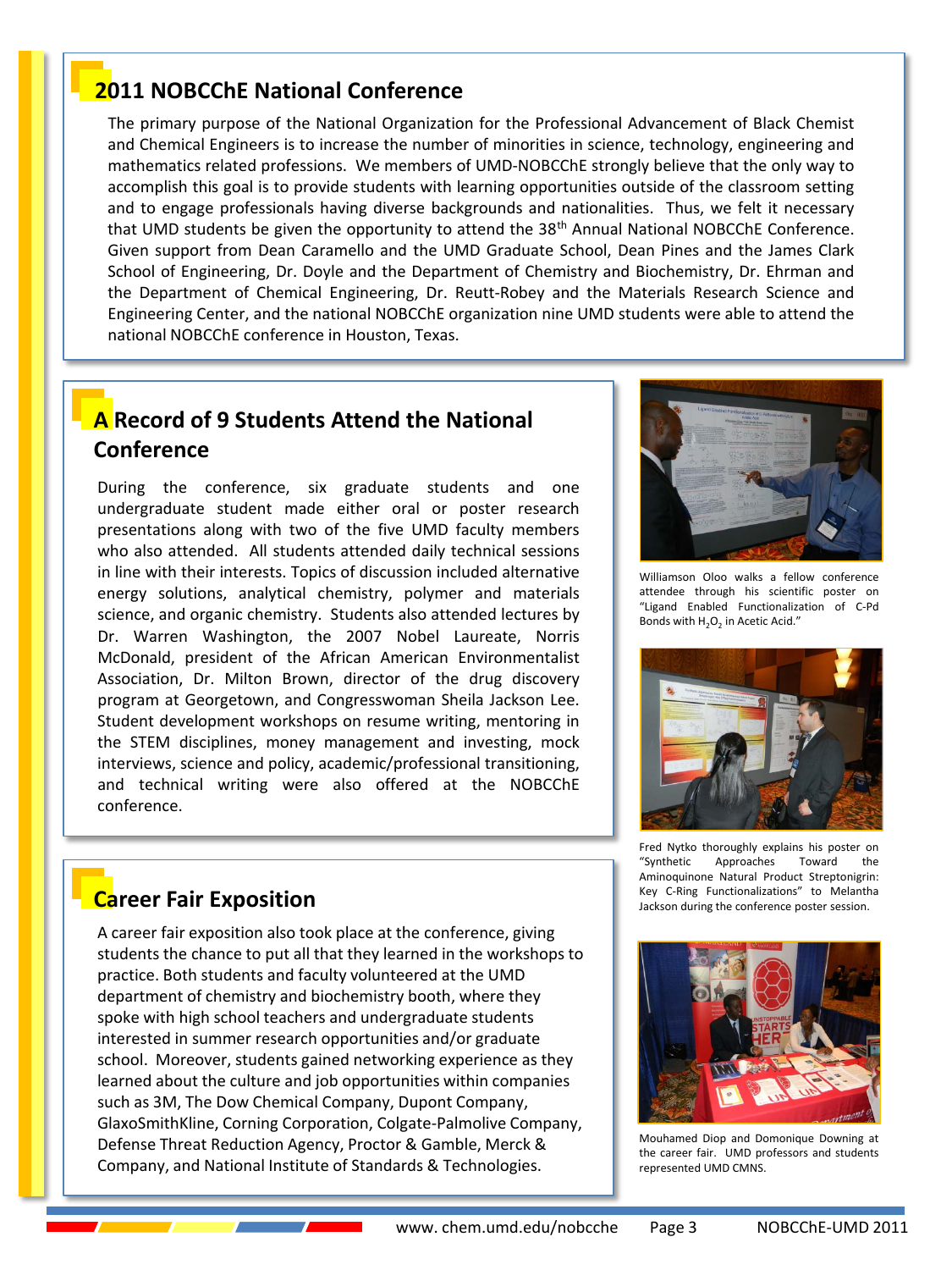#### **Conference Comes to a Close: Awards Ceremony Gala**

The conference came to a close after the awards ceremony and gala dinner, where both UMD faculty and students walked away with several awards. First, several UMD students were asked to interview with companies as a result of their oral presentation. Then Dr. Michael Doyle received the NOBCChE Presidential Award for Outstanding Partner in Academia. Also, Domonique Downing walked away with the Dow Chemical Company Fellowship Award, a graduate award sponsored by Dow. Lastly, Jacob Sama, an undergraduate chemistry major at UMD was awarded the AP Kennedy Award. Then to finish off the night of excitement UMD faculty and students hit the dance floor with other conference attendees and partied the night away to the sounds of Fried Ice Cream.



NOBCChE Terps enjoying the Award Ceremony gala on the dance floor.



Students pose for a photo during a luncheon featuring a speech by Congresswoman Sheila Jackson Lee.



Dr. Steven Rokita, Director of Graduate Admission and Recruitment also attended the conference in Houston.

#### **NOBCChE** in Action: Community Outreach Overview

NOBCChE has been very proactive about community outreach in our short 5 years around the DC metropolitan area. Key activities include free tutoring services, science fair judging, and participation in exhibits and demonstrations.

# **K-12 Outreach: Science Fair Judging**

This year our chapter volunteered to be judges at three science fairs in the area. For the third year in a row, NOBCChE members participated in the Northwestern High School (Hyattsville, MD) science fair on February 10<sup>th</sup> along with GSO members. As judges, we had the pleasure of advancing five high school students to the regional science fair which was held this spring. University of Maryland judges for this event are listed in photo the to the right in alphabetical order.

On February 16<sup>th</sup>, our chapter judged the science fair at McFarland Middle School (Washington, DC) for the first time, and we hope to build a lasting relationship with the school. McFarland judges included Alicia Bowen, Domonique Downing, Melantha Jackson, and Rennisha Wickham. NOBCChE also has a connection with Catherine T. Reed Elementary School (Lanham, MD) and this year Domonique Downing and Rennisha Wickham were judges at their science fair on April 14<sup>th</sup>.



Floyd Bates, Domonique Downing, Kelli Golanski, Dennis Mayo, Abulfazl Mehrjardi, Fred Nytko III, Ali Sikorsky, Chris Sims, Jackie Smith, and members of AXE.



In photo: (I-r) Fred, Dennis, and Chris.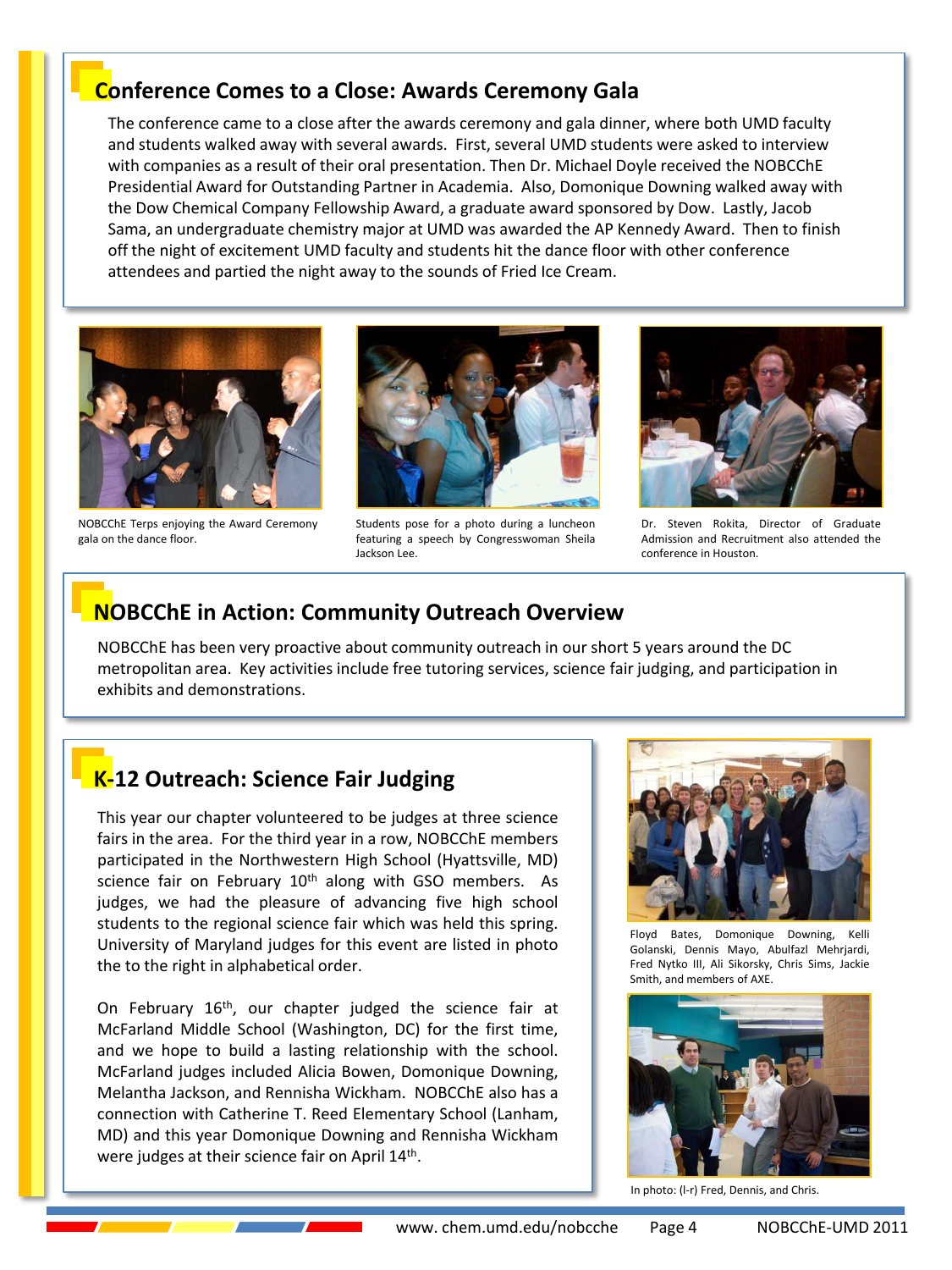#### **UMD Outreach: Free Tutoring Services**

Our chapter is also very proud of our tutoring program, which offers free services to chemistry students at UMD. Tutoring will be available for the 2011-2012 school year in the areas of general chemistry and organic chemistry, while tutoring in other chemistry courses may be available upon request. Students in need of our services may contact us via email at nobcche.umd@gmail.com.

#### **MRSEC+NanoDays &+National+Chemistry+Week**

Our chapter also participates in annual exhibits that help enrich society's knowledge of science, particularly that of students, to spark an interest in the STEM fields. On April 7<sup>th</sup>, Jackie Smith and Floyd Bates performed tabletop nanoscience demonstrations as part of the 4<sup>th</sup> Annual Materials Research Science and Engineering Center (MRSEC) Nanodays. Nanodays is an annual event held at Oxon Hill High School (Oxon Hill, MD) where approximately 100 students are exposed to information and experiments pertaining to nanoscience. We thank Dr. Janice Reutt-Robey (MRSEC Director) and Dr. Alex Prasertchoung (Assistant Director of Education Outreach Programs) for inviting us to participate once more.

NOBCChE members Petrina Boucher and Colef Talbert also volunteered at the USA Science and Engineering Festival held in Washington, DC during National Chemistry Week.



Jackie Smith performing a scientific demon. stration at NanoDays at Oxon Hill High School.



Floyd Bates participating during NanoDays, an annual event to introduce high school students to the field nanoscience.

#### **Seminars & Professional Development Overview**

The University of Maryland, College Park Chapter of NOBCChE (NOBCChE-UMD) worked diligently to provide a seminar series which would be informative and useful in the enrichment of the graduate student experience at University of Maryland. Our chapter implemented a Professional Development Seminar Series as well as a Distinguished Seminar Series that was open to all departments, students, and faculty on campus. All of the seminars were successful with 30 or more people in attendance at each which is comparable to the attendance at weekly department seminars in the Department of Chemistry and Biochemistry.



Petrina Boucher, Rennisha Wickham, Melantha Jackson, and Reyniak Richards at the 2010 DC Metro Science Café.



Dr. Isiah Warner and Dr. Cathrine Fenselau having a discussion following the annual seminar.



NOBCChE general body meeting featuring the professional development topic of "Women in Science"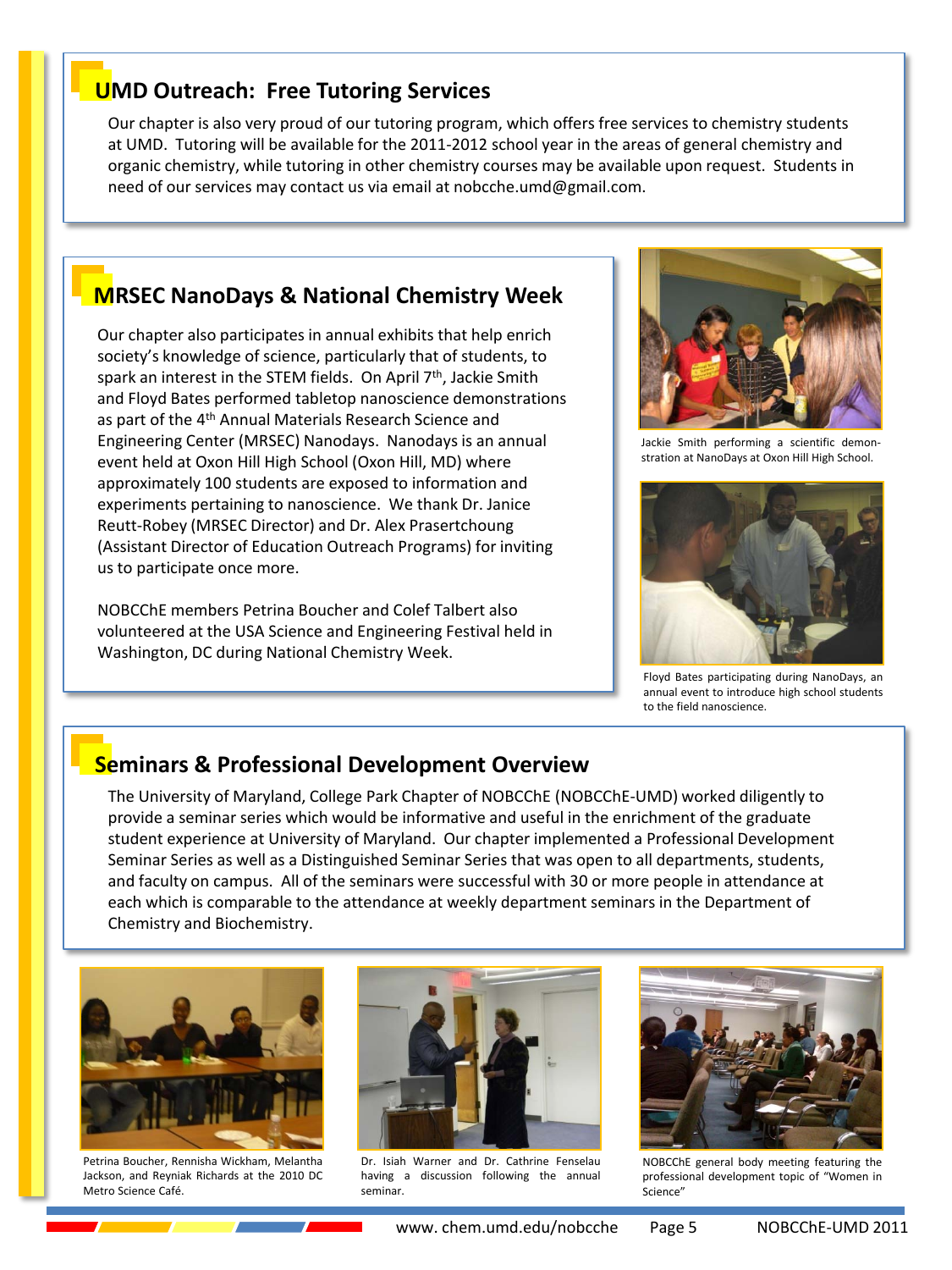#### www.chem.umd.edu/nobcche Page 6 NOBCChE-UMD 2011

# **UMD Outreach: Free Tutoring Services**

Our chapter is also very proud of our tutoring program, which offers free services to chemistry students at UMD. Tutoring will be available for the 2011-2012 school year in the areas of general chemistry and organic chemistry, while tutoring in other chemistry courses may be available upon request. Students in need of our services may contact us via email at nobcche.umd@gmail.com.

# **Professional Development Series**

The primary goal of the Professional Development Seminar Series was to provide graduate students with insight and valuable information that we felt would be useful in ensuring success in their careers. At these seminars students were able ask in-depth questions and receive valuable advice from highly qualified faculty members about subjects important to their professional growth.

The first of these seminars was held on November  $4<sup>th</sup>$ , 2010, entitled "Women In Science". The guest speakers for this seminar were Dr. Dorothy Beckett, Dr. Amy S. Mullin, and Dr. Nicole LeRonde-LeBlanc. Our speakers were able to discuss their experiences as women in the fields of Chemistry and Biochemistry. Coming from different backgrounds and being at different stages in their careers, our panel was able to provide a great deal of insight from multiple perspectives.

The next seminar was "Leadership and Job Opportunities" on December 2<sup>nd</sup>, 2010, given by Department Chair Dr. Michael P. Doyle. Dr. Doyle was able give insight on the perception of scientists in our society, outlook of the job market, and job options. Dr. Doyle also gave advice on putting together an effective CV and how, and when, to look for a job.

On February 3<sup>rd</sup> 2011, Dr. Lyle Issacs gave a talk on "*How to Give* an Effect Scientific Presentation". In this seminar Dr. Issacs went over the do's and don'ts of giving a presentation. He discussed different types of talks one may need to give, the different audiences one may encounter, and how to prepare properly so a presentation can be given effectively.

Our final Professional Development Seminar was "Manuscript" *Writing"* given by Dr. John T. Fourkas on March 3rd. Dr. Fourkas gave important tips on how to properly prepare a manuscript. He gave an overview of details that should be included in manuscripts so the importance of the work is clearly understood and how to go about getting it published. He also explained many of the things that authors do incorrectly that often cause a manuscript to receive negative comments from reviewers.

"Women in Science" panel: Profs. Amy Mullin, Nicole LaRonde.LeBlanc, and Dorothy Beckett.

Suggestions are currently being accepted for professional development topics for 2011-2012.

[nobcche.umd@gmail.com](mailto:nobcche.umd@gmail.com)

NOBCChE members preparing for a successful general body meeting.



Students work as a team during a general body

meeting!



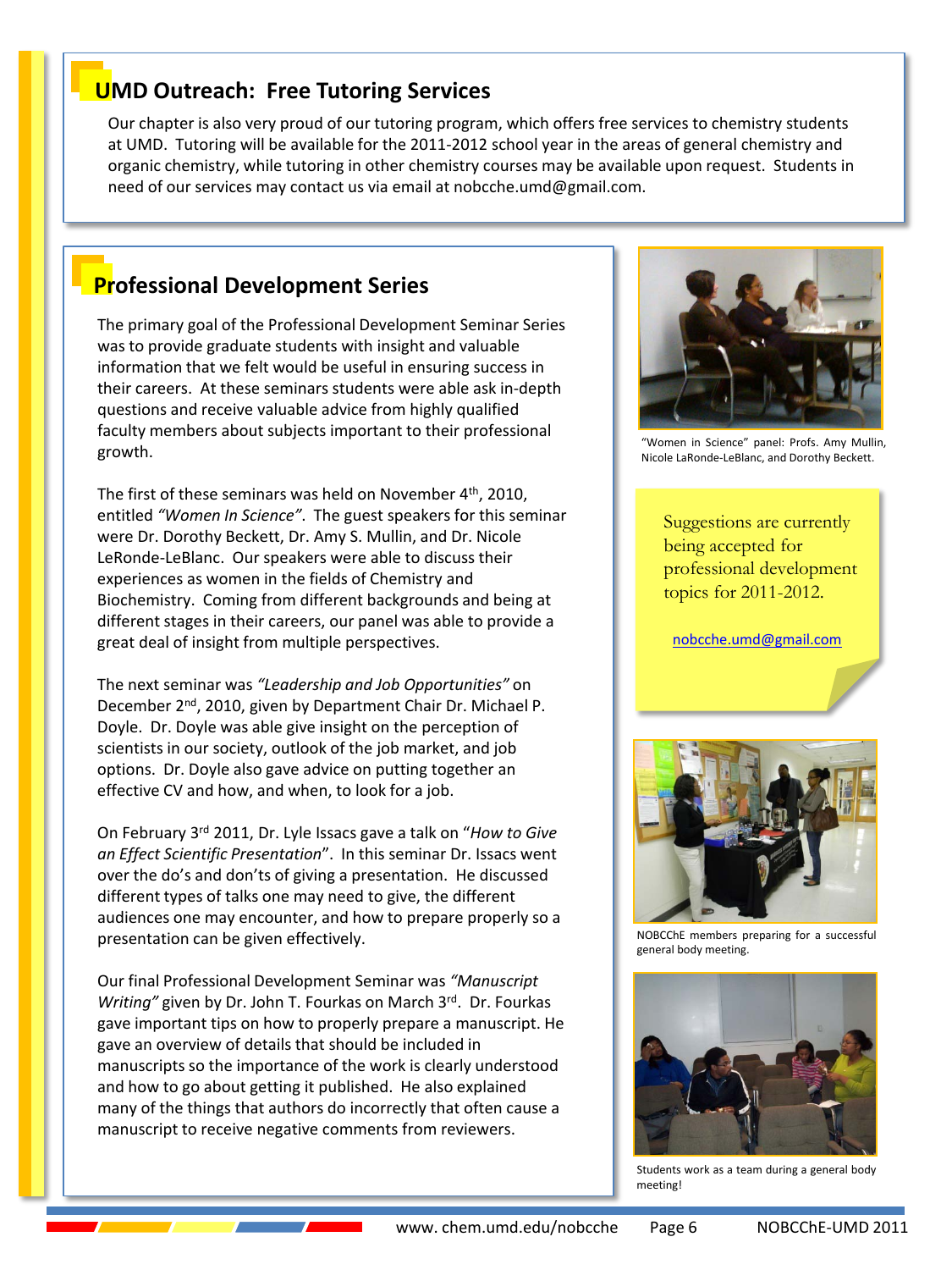#### **5th Annual+NOBCChE+Seminar**

On May 5<sup>th</sup>, 2011 we held our 5<sup>th</sup> Annual NOBCChE Spring Seminar in the Marker Seminar Room. Our distinguished guest speaker was Dr. Isiah M. Warner from Louisiana State University. Dr. Warner is the Vice Chancellor for Strategic Initiative, Boyd Professor, and Philip W. West Professor of Analytical and Environmental Chemistry at LSU. Dr. Warner has published over 300 articles in peer-reviewed journals, currently has six patents with four pending, is an American Chemical Society Fellow, and has received numerous awards and recognition throughout his career. Dr. Warner's talk was entitled "NanoGUMBOS: A *New Breed of Nanomaterials."* He discussed his development of nanoGUMBOS (group of uniform materials based on organic salts), their properties, and their wide range of applications. We thank the Department of Chemistry and Biochemistry for their continued support in our efforts to present our seminars annually.



Vice.president Floyd Bates and President Rennisha Wickham discuss logistics before the seminar.



NOBCChE.UMD pose with Dr. Isiah Warner following the 5thAnnual Seminar held on May 5, 2011 in the Marker Seminar Room of the Chemistry Building.



Secretary Colef Talbert with Dr. Isiah Warner after his seminar on *NanoGUMBOS*.

#### **Distinguished Seminar-Dr. Hammond**

This year NOBCChE-UMD hosted two Distinguished Seminar Speakers. On April 8th, 2011 our first joint seminar with the Clark School of Engineering was held in Martin Hall. Our guest speaker was Dr. Paula T. Hammond of the Massachusetts Institute of Technology. Dr. Hammond is the Bayer Chair Professor and Executive Officer of the Department of Chemical Engineering at MIT. She has received many honors throughout her career, and is a fellow of the American Physical Society and the American Institute of Medical and Biological Engineering. Dr. Hammond has also filed over 20 patents on various technologies that she aided in the development of over the years. Dr. Hammond's talk was entitled "*Functional Materials from Fuel Cells to Implantable* Pharmacies". She discussed her electrostatic layer-by-layer (LBL) process which is used to construct highly tailored ultrathin polymer and organic-inorganic composite thin films. The LBL process is used to make customized materials for energy and biomedical applications.

#### **Meet the New Executive Board**

Elections were held in September, in order to select the new leaders of our organization. Three members of last year's board will remain, giving their experience and point-of-view to keep our organization strong in terms of leadership and success. The new members of the board are listed including the four officers and committee chairs. Join us in congratulating our new board! All are encouraged to continue the efforts of the previous board by participating in the committees listed below and by making yourselves available as volunteering opportunities arise in the future.

**President:** Alicia Bowen **Vice-Pres:** Floyd Bates, II **Secretary:** Andrea Andrew **Treasurer:** Reyniak Richards

**Media Chair**Colef Talbert **Tutoring Chair Chair** Geraldine Echibiri **Community Service Chair** Laetitia N'Dri